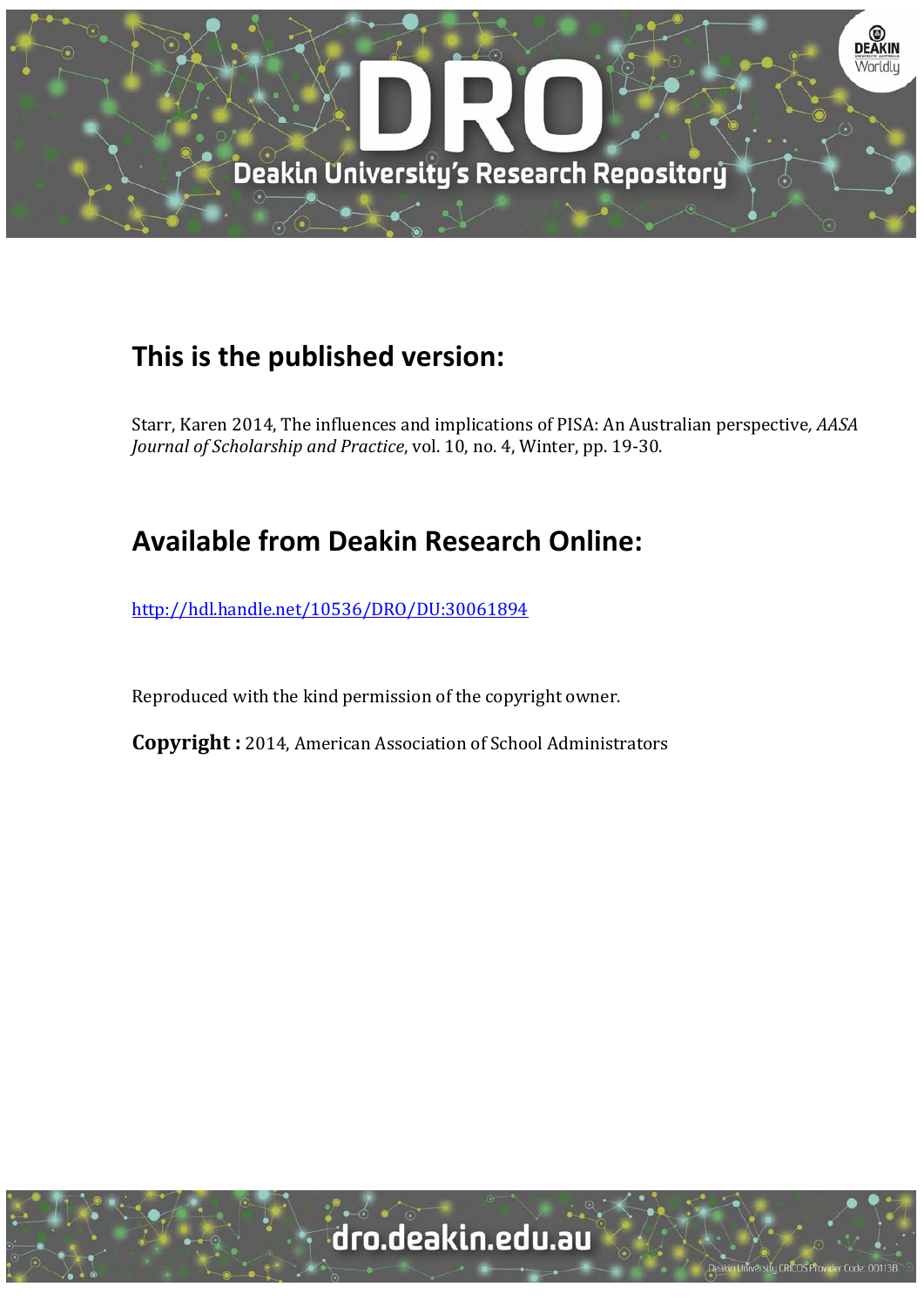### **The Influences and Implications of PISA: An Australian Perspective**

Karen Starr, PhD Inaugural Chair, School Development and Leadership Faculty of Arts and Education Deakin University Burwood, VIC 3125, Australia

#### **Abstract**

This article is a commentary on Australia's involvement in the Programme for International Student Assessment (PISA) tests. It provides a rationale for Australia's participation in the PISA programme, the influences of PISA involvement on education policies and practices, and considerations and implications for school leaders and education researchers. It provides commentary on the positive and negative aspects of PISA involvement and concludes that there are many more disadvantages than benefits, each of which is explained. The article has applicability across the many standardized testing programmes to which Australian students are subjected. Furthermore, the Australian experience and this perspective may hold resonance for colleagues in countries with similar education systems, policies, and standardized testing regimes.

\_\_\_\_\_\_\_\_\_\_\_\_\_\_\_\_\_\_\_\_\_\_\_\_\_\_\_\_\_\_\_\_\_\_\_\_\_\_\_\_\_\_\_\_\_\_\_\_\_\_\_\_\_\_\_\_\_\_\_\_\_\_\_\_\_\_\_\_\_\_\_\_\_\_\_\_\_\_\_\_\_\_

### **Key Words**

PISA, standardized testing, Australian education.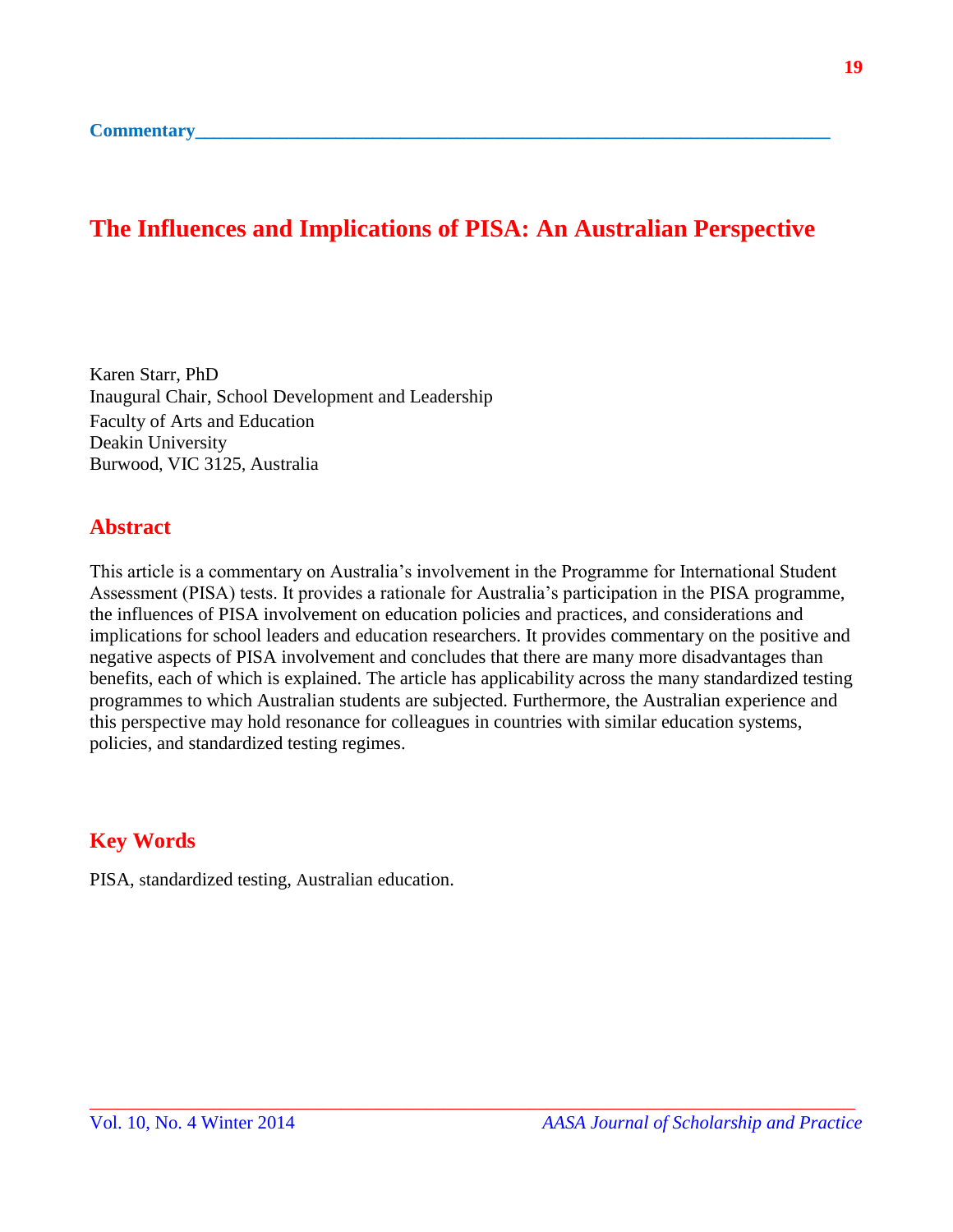**T**his article provides an Australian perspective on the PISA (Programme for International Student Assessment) tests. In particular, the article provides a rationale for Australia's participation in the PISA program, the positive and negative influences of PISA involvement, and considerations and implications for school leaders and educational researchers.

While focusing on the PISA tests, the article has applicability across the many standardized testing regimes to which Australian students are subjected. PISA is highlighted, however, because a policy aim of the recently deposed Gillard Labor federal government was to raise Australian education standards such that the nation would appear amongst the top five countries as determined by PISA testing. In general terms, however, the Australian experience and this perspective may hold resonance for colleagues in countries with similar education systems, policies, and standardized testing practices.

#### **PISA and Rationale for Australian Involvement**

PISA evaluates participating education systems worldwide by testing a randomly chosen sample of 15-year-old students in mathematics, science, and reading. Introduced by the Organization for Economic Cooperation and Development (OECD), PISA assesses students' application of skills and understandings learnt during the compulsory years of schooling and aims to provide comparative data to assist education policy making and benchmarking.

In 2009 there were approximately 26,000,000 eligible 15-year-olds in the 73 countries and economies (which includes cities) participating in PISA, with 470,000 students undertaking the tests, which represents a sample of 1.8 per cent across the globe.

\_\_\_\_\_\_\_\_\_\_\_\_\_\_\_\_\_\_\_\_\_\_\_\_\_\_\_\_\_\_\_\_\_\_\_\_\_\_\_\_\_\_\_\_\_\_\_\_\_\_\_\_\_\_\_\_\_\_\_\_\_\_\_\_\_\_\_\_\_\_\_\_\_\_\_\_\_\_\_\_\_\_

Assessment tasks included multiplechoice questions and problems requiring students' own responses.

It is no surprise to learn that comparative measurement tools such as PISA have arrived at a time when the emphasis on student learning outcomes is increasing. There are many interconnected reasons as to why this is the case.

Globalization has intensified international economic competition, with governments wanting to increase national productivity and efficiency via a well-educated, innovative workforce and citizenry.

In Australia, education is seen to play a major role in enhancing the nation's productivity potential (Productivity Commission, 2013). Globalization has also fueled the internationalization of schooling, including the enrolment of full-fee paying international students and a concomitant movement of students and teachers across the globe.

Besides being used as a barometer of Australia's schooling effectiveness compared with other nations and major cities, international test scores also assist potential international students to make choices about where to study. This latter justification is significant in Australia, where education is the nation's third largest export earner, and for states like Victoria education is its largest income earner. Education is big business!

The economic structural reforms that have occurred progressively since the Reagan/Thatcher era have been fully embraced by Australian governments ever since, irrespective of their political hue. The shift from Keynesian economics to a free market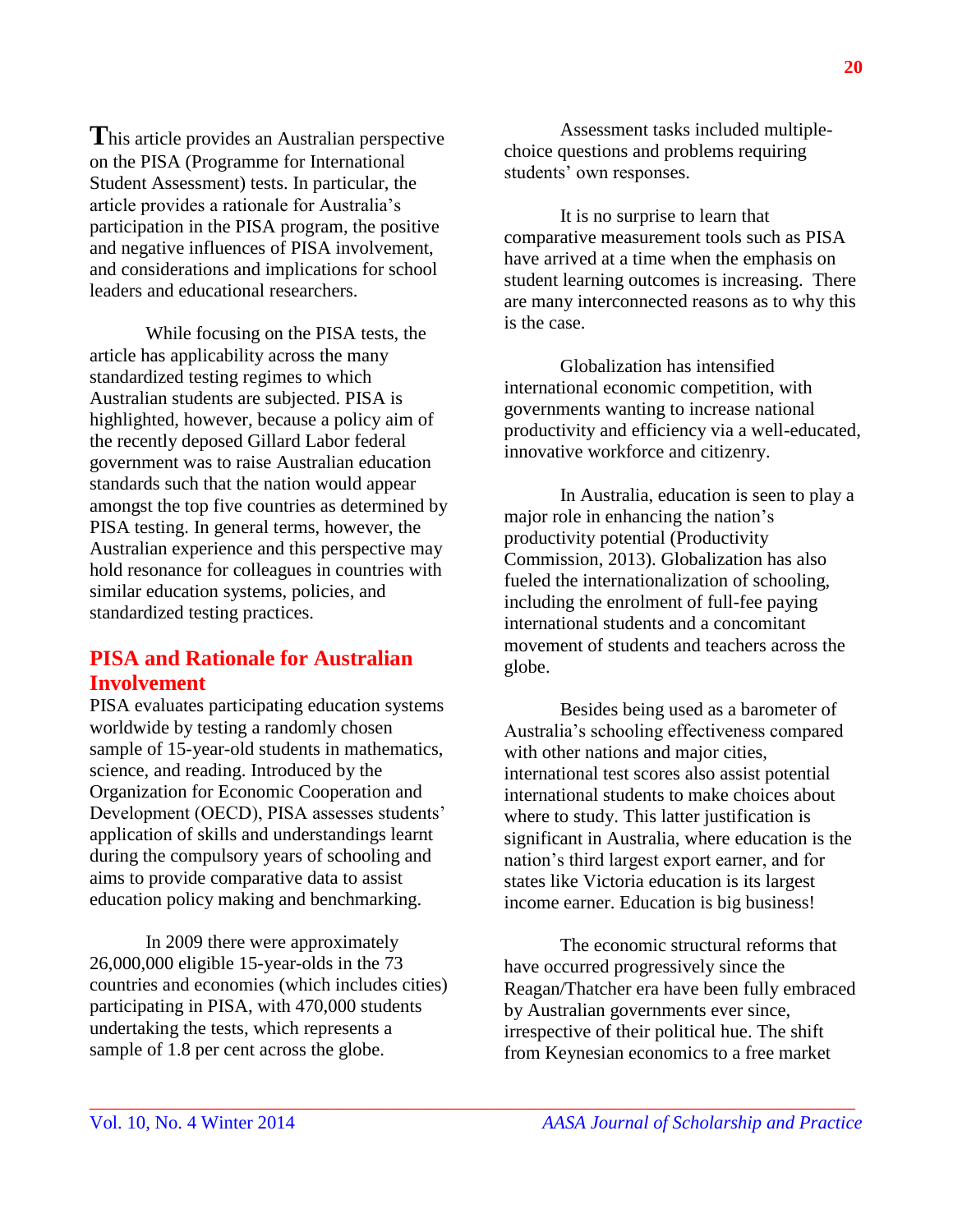economy heralded attendant shifts in social policy, with a social democratic policy agenda making way for neo-liberal policy values corresponding with the laissez-faire economic stance.

Policy values highlighted small government, efficiency, flexibility, sovereign individualism, public choice, market competition, entrepreneurialism, user-pays efficiencies, local decision-making, quality assurance, continual improvement, and accountability.

In this context, both governments (state and federal) and education "consumers" (parents and students) required greater transparency and more information to aid choice and accountability in autonomous, locally managed schooling arrangements. In Australia, public choice and market competition have been aided by the introduction of the *My School* website which provides comparative data about every school in the nation.

The neo-liberal shift to small government entailed previously centralized tasks being transferred to the local school level. As a result, there has been a significant change in the nature of school leadership since the 1990s.

The policy shift to self-managing schools and small government brought about increasing workloads for schools and rising demands for accountability, while governments' expectations about the return on education investment also intensified. Any spending increases needed to translate into greater "quality" (never defined), higher standards, and improved student learning outcomes.

Hence, although schools are selfmanaging, they are under increasing scrutiny and surveillance through numerous compliance, regulatory, accountability, and audit regimes.

The introduction of standardized testing served not only as a means of measuring school success, but also as a way of comparing schools and schooling systems with the assumption that this would spur competition between them, thereby promoting improvement, entrepreneurialism, and innovation.

Through this period there has been a growing consensus that it is no longer acceptable for some students to fail in school, unlike the past where it was acknowledged that some less successful students would drop out of schooling.

Schools are now charged with finding each student's strengths, interests, and learning needs. Policies demand individualized programming ("individuation") to ensure each student succeeds and realizes his or her highest learning potential.

Furthermore, schools are being held to account for statements on their websites and in their policy documents through litigation, adding emphases to transparency and new accountabilities to a broad range of stakeholders.

A further factor contributing to the increasing emphasis on student learning outcomes is the politicization of education, with education policy being a major electoral bargaining chip, alongside "bad" press leveled at educators and schools as a legitimation exercise, giving the impression that Australian education is in a perpetual state of crisis.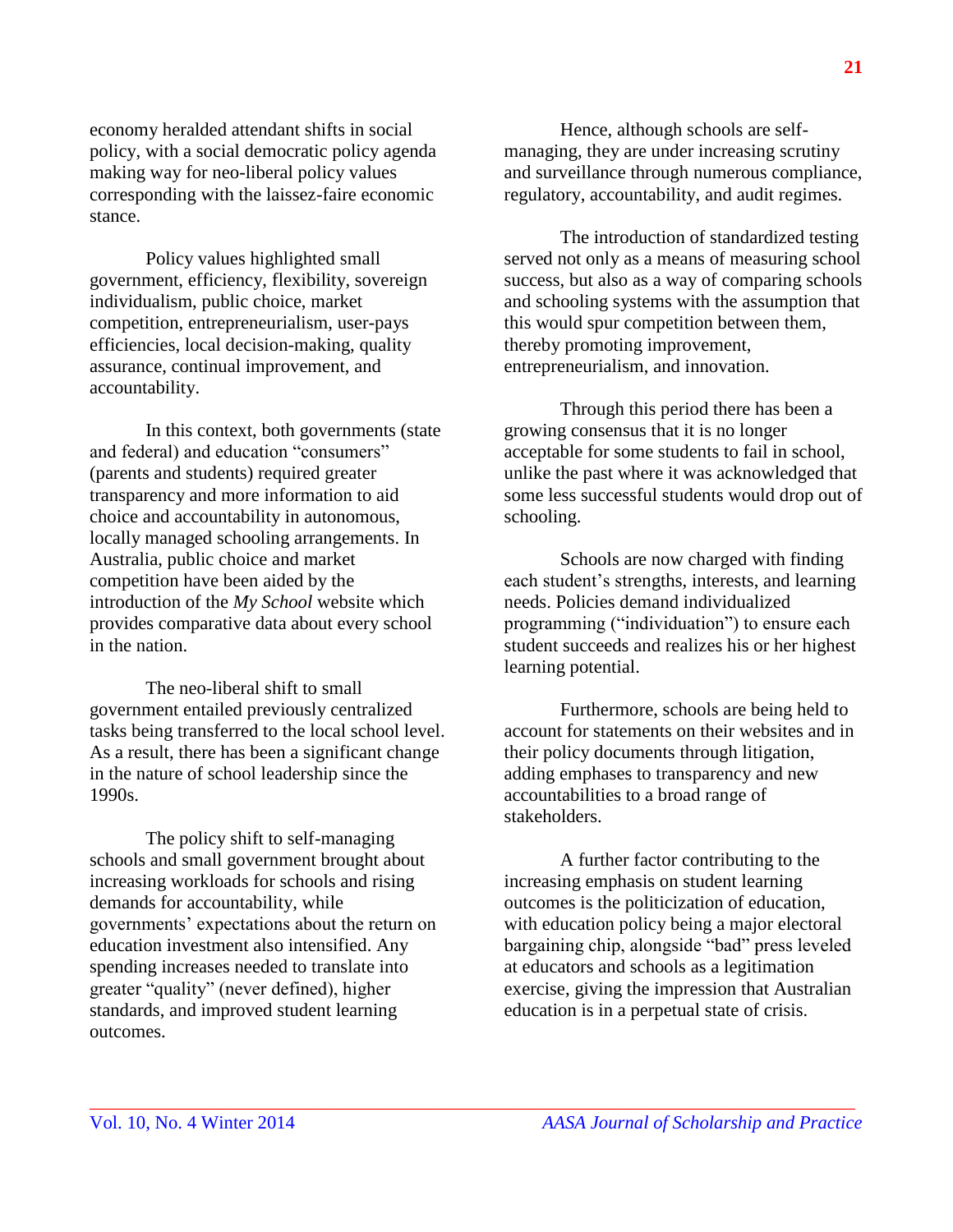Standardized test scores, especially international scores, are seen as measures of how the country is performing against economic competitors. For example, commentators opined that Australia "was one of only five countries, and the only high performing nation, to record a decline" in recent PISA scores (Harrison, 2012, p. 1).

In 2012, then Prime Minister Julia Gillard commented on Australia's poor PISA showing in comparison with Asian neighbors to the north, saying that Australia was "in danger of losing 'the education race' to its regional neighbors, four of which – Shanghai, South Korea, Hong Kong, and Singapore – make up – with Finland – the top five systems in the PISA tests" (Harrison, 2012, p. 2).

A final reason for Australia's participation in PISA could simply be that most other competitor countries are involved; that is, a large number of respected countries are engaged in PISA testing (including all advanced economies), and hence evading participation could be construed as national defensiveness or self-doubt.

If such a proposition holds a grain of truth, then PISA participation may represent membership in an international "club" that currently holds currency and credibility.

Besides the reasons behind PISA participation, there are some positive reasons behind Australia's involvement, but only a very few. In my view, these are far outweighed by their negative impact, as discussed below.

#### **Benefits and Disadvantages of PISA Testing**

The PISA tests are said to provide evidence of improvement or deterioration in student learning over time, place, and school context

\_\_\_\_\_\_\_\_\_\_\_\_\_\_\_\_\_\_\_\_\_\_\_\_\_\_\_\_\_\_\_\_\_\_\_\_\_\_\_\_\_\_\_\_\_\_\_\_\_\_\_\_\_\_\_\_\_\_\_\_\_\_\_\_\_\_\_\_\_\_\_\_\_\_\_\_\_\_\_\_\_\_

(OECD, 2010). Test results are indicative of progress over time; for example, performance in one year compared to the next across schools of similar type, performance of one school compared to a school with similar attributes or in the same geographical area or of changes in light of new policies, practices, or personnel, and performance as a result of a school implementing new pedagogical practices.

Such data is very useful and provides evidence for introspection and educational praxis, with theory and practice viewed as essential in informing each other (Grundy, 1987). Hence, PISA test results can be diagnostic and helpful in teaching and learning processes.

We also know there is always room for improvement in every human enterprise, with none being more important than education. Test participation provides information on which decisions for improvement can be made with the aim of achieving higher outcomes.

A further benefit, some believe, is that we owe it to students to make them aware of their true learning abilities and not to mollycoddle them through concerns about their self-esteem, luring them into a false sense of security if they are failing (Ng & Earl, 2008; Loveless, 2006; see also Chua, 2011). In other words, students and parents should not be shielded from factual assessments of a child's performance and how these compare with those of counterparts of the same age.

Education departments regularly introduce new curriculums or promote particular pedagogical practices. For example, in Australia current emphases are individualized programming for every student, interdisciplinary learning, and teacher teams working intensively with a group of students in newly designed learning facilities catering to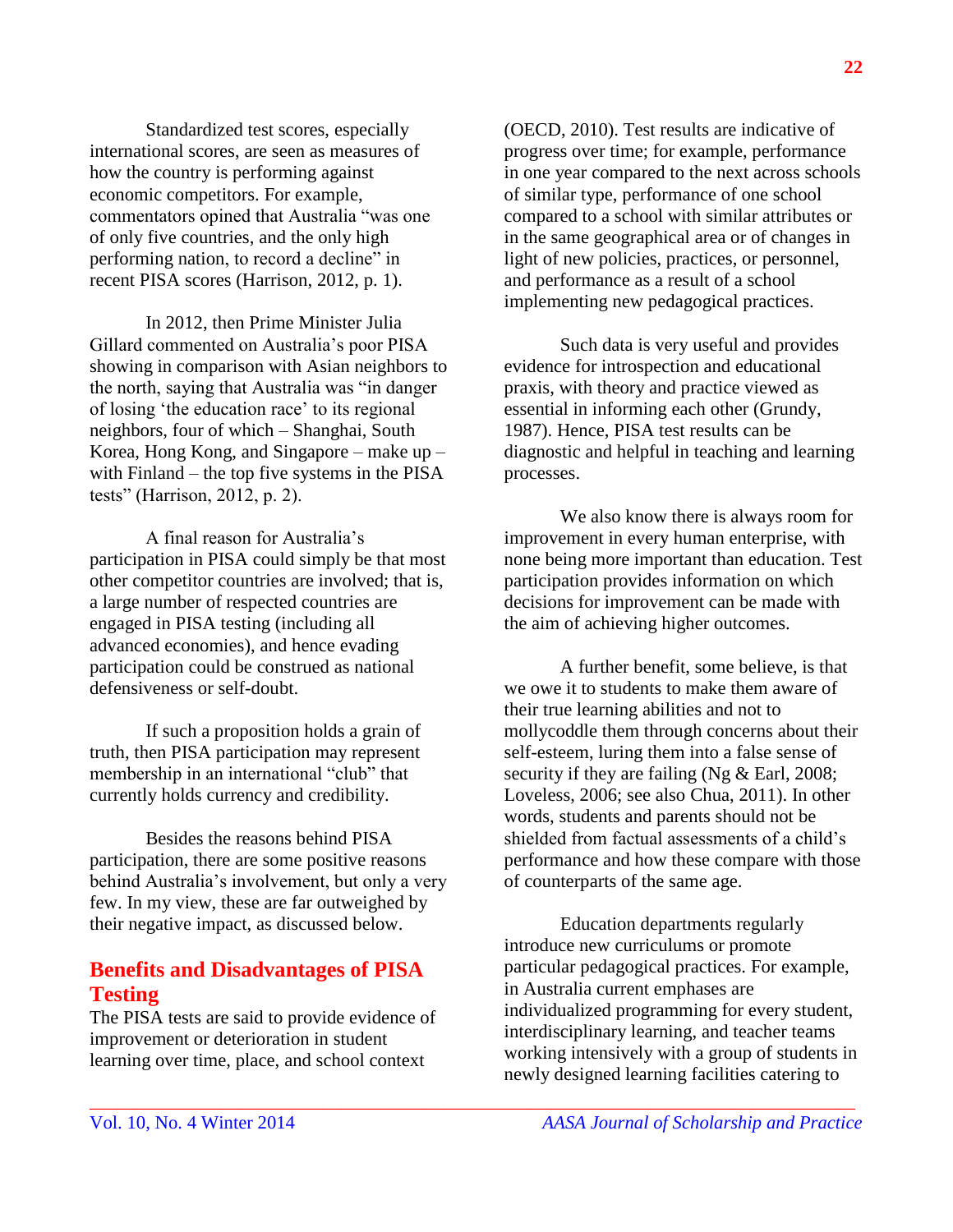all curriculum areas, with students pursuing different activities--individually, in small groups, or working intensively with a teacher. It is conceivable that governments would want some independent measures by which to gauge the impact of such radical curricular and pedagogical changes. PISA tests might be one such indicative measure (OECD, 2010, 2012, 2013; Schleicher, 2013).

Despite these advantages, however, extant research literature suggests there are many reasons why PISA and other forms of standardized testing should be viewed with skepticism.

A common criticism is that the information derived from testing instruments adds little to what teachers already know. Teachers know what students know and can do and what they cannot. Teachers know what students must do to improve.

In this sense instruments like PISA deprofessionalize and de-skill teaching, with test data being privileged above teacher knowledge (McNeil, 2000). Valorizing "point in time" test results above teachers' professional judgments is wasteful and disrespectful.

A second common criticism is that tests do not account for the contextual differences that create educational advantage or disadvantage. Schools often perform at levels that are indicative of the level of social capital they have available to them in the local community.

Over decades, educational research has demonstrated that students may be advantaged or disadvantaged at school depending on their home circumstances (Connell, Ashenden, Kessler, & Dowsett, 1982). League tables provide stark academic distinctions between

advantaged and disadvantaged students. Many factors such as socioeconomic background, household functionality, physical disability, language proficiency, or geographical location influence schooling outcomes. Polesel, Dulfer, and Turnbull (2012) argue that standardized testing has a disparaging impact on some students, some schools and some communities, which is unconscionable when it comes to educating the nation's children and young people.

We assume that education should be an "equalizer."

> The OECD (2010, p. 13) admits that: Home background influences educational success, and schooling often appears to reinforce its effects. Although poor performance in school does not automatically follow from a disadvantaged socioeconomic background, the socioeconomic background of students and schools does appear to have a powerful influence on performance.

Hence, students from low socioeconomic backgrounds tend to achieve lower test scores than their advantaged counterparts.

In light of this acknowledgment PISA tests occur alongside a questionnaire delivered to students and principals to extract local information. However, in Australia these data are seldom the focus of national media and rarely acted upon by education systems on the basis of test results.

On the contrary, poorly performing schools can be punished for their failure (Ball, 1994). A telling example was that former Prime Minster Kevin Rudd threatened to close failing schools and sack their principals through his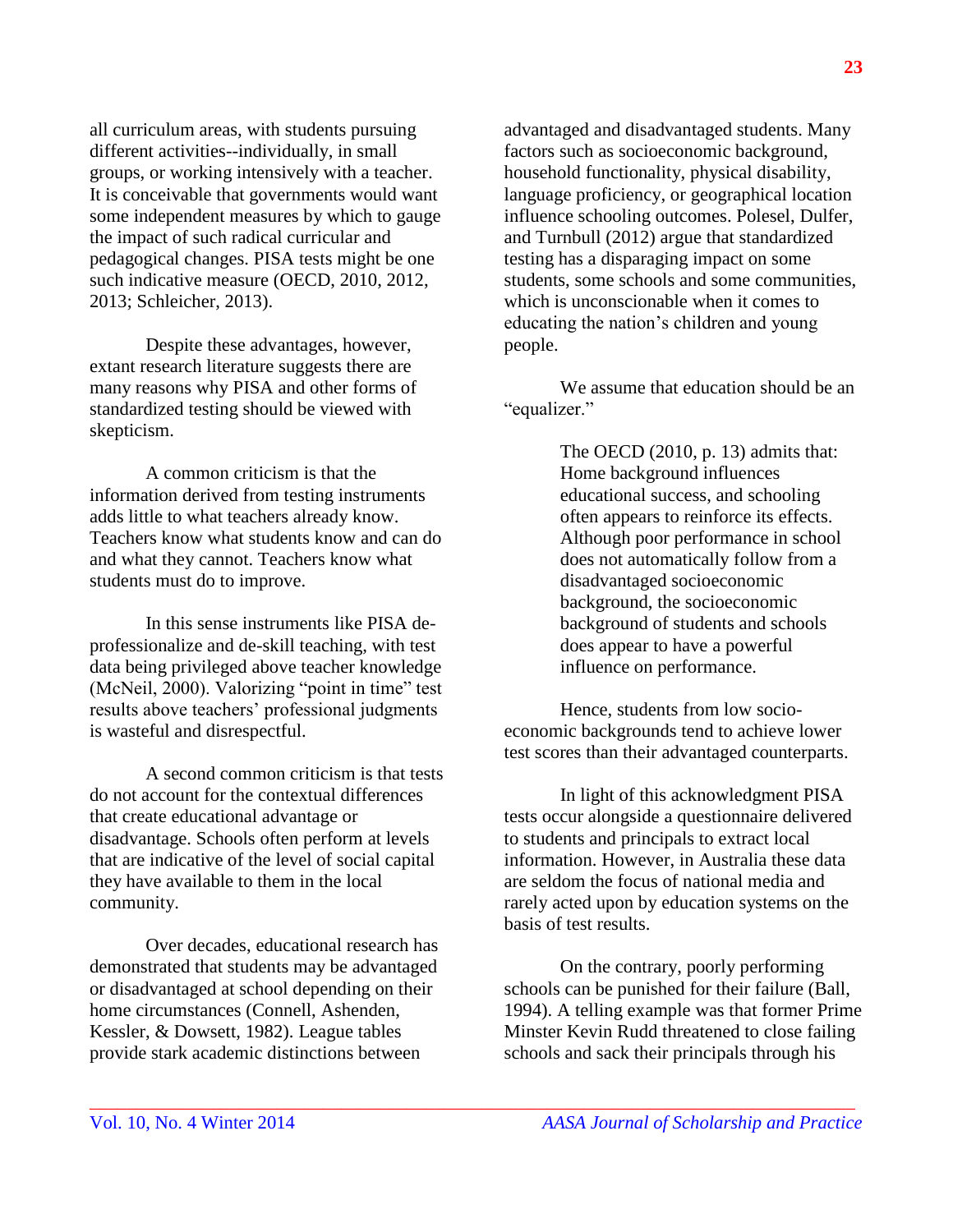government's "Education Revolution" (Grattan, Tomazin, & Harrison, 2008; Reid, 2009), despite the fact that constitutionally education is a state-based issue in Australia, not a federal preserve.

The media "beat up" on schools, educators, and education policy has led to a regular public endorsement of calls for a "backto-basics"/"no frills" policy stance at the same time as enormous pressures are being brought to bear to expand the curriculum to solve a range of social woes from road safety to consumer literacy. Hurst (2013, p. 1) refers to this as "a vision of the future-– grounded in the past."

PISA tests target only certain areas of the curriculum and only certain elements within those curriculum areas. They foster a "core and options" basis for curriculum, revering mathematics, science, and reading above other areas of knowledge, which suits some students and their interests more than others.

This reversion to a "core and options" curriculum model has displaced equal weighting provided in all curriculum areas in the compulsory years of schooling, which may disenfranchise students whose talents reside in the arts, humanities, languages, sports, or physical education, for example. In this way the interests and learning strengths of all students are less likely to be catered to.

There have been criticisms about teachers "teaching to the test" and thereby narrowing the curriculum (Phelps, 2011; Polesel et al., 2012), of schools encouraging slow learners to be absent for high stakes tests in order to avoid lower aggregated school scores (ACARA, 2012; Topsfield, 2012), and there are even teachers' guides (Thomson, Hillman, & De Bortoli, 2013a, 2013b, 2013c)

and test preparation texts available to yield a head start.

For all the reasons above, PISA testing hardly occurs on a "level playing field."

At the macro level, PISA sample sizes for any country are too low to make judgments about entire education systems (as mentioned earlier, only 1.8 per cent of eligible students sit for PISA tests across the world).

To fulfill OECD requirements, each country must draw a minimum sample of only 5,000 students—statistically, in most cases, a very small percentage of the total number. It is also unlikely that across the world students are studying the same material at the same ages and grade levels. Furthermore, test results do not indicate how improvements can be made.

PISA testing regimes are costly in terms of their development, administration, analysis, and reporting. The funds used to participate in tests could likely be better spent on teachers or learning resources closer to students and more attuned to their learning needs.

#### **Where Should Focus Be In Terms of Student Learning Outcomes?**

No one would dispute the need for a fundamental educational grounding in the "3 R's." Literacy and numeracy are basic learnings that everyone would expect of any education system.

When parents are asked what they want from schools, the "3 R's" are the most commonly cited need.

However, parents also want their children to be happy at school, to feel connected and not excluded or alienated by schooling processes (Starr, 2014, forthcoming;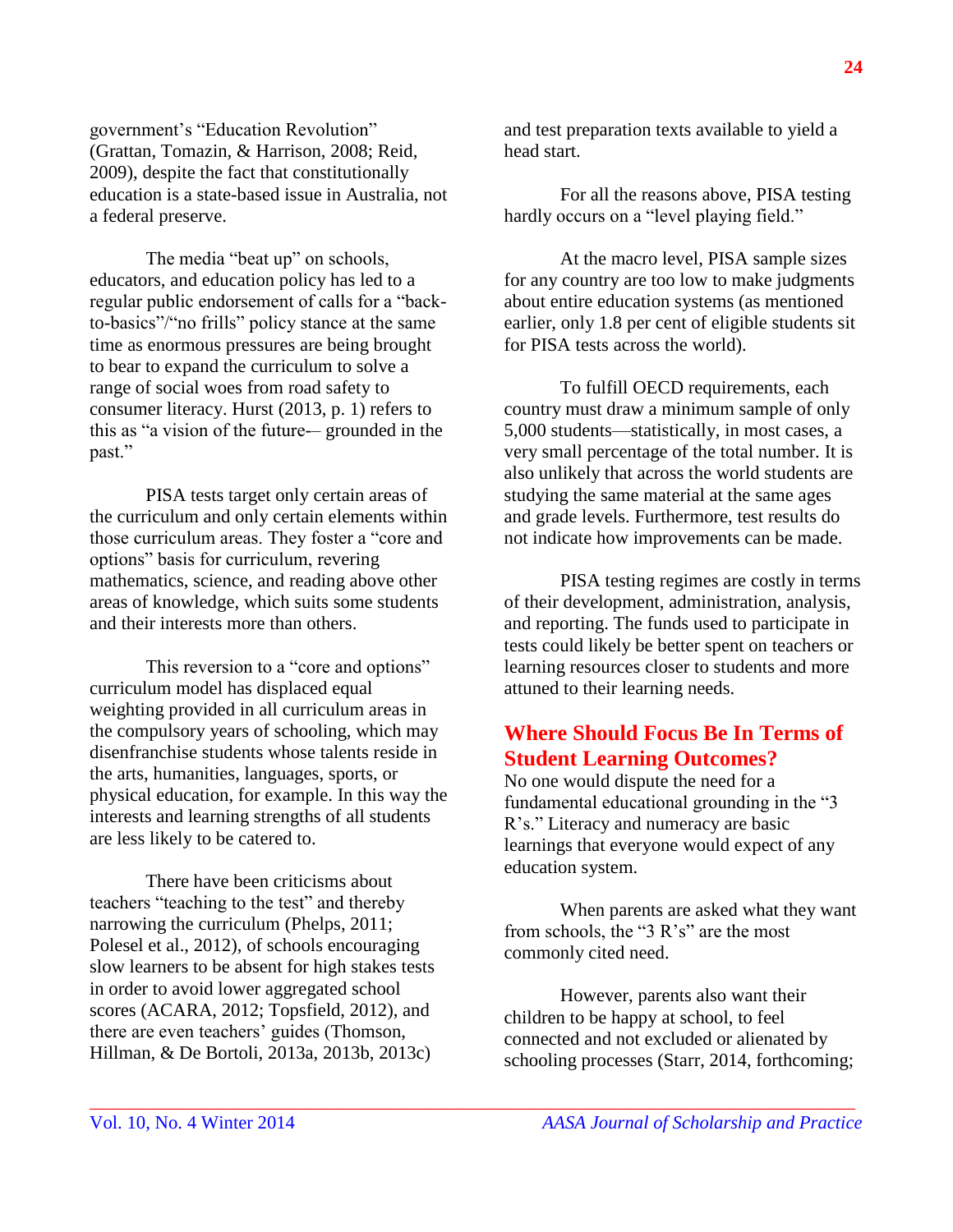Zeehandelaar & Northern, 2013). While some parents may seek high-test score results, most prefer their children to experience the joy of learning to become lifelong learners.

They want skills that enhance employability, citizenship, acceptance of cultural diversity, and creativity (Zeehandelaar & Northern, 2013).

Employers seek thinking skills, both analytical and critical. They want future employees to be able to apply interdisciplinary knowledge to real world problems, to demonstrate capacity for teamwork, to take personal initiative, to possess competent IT skills, intercultural understandings, and a "cando" attitude (Career NZ, 2013); and it is assumed that these are developed in schools.

Further, schools that successfully engage students achieve the highest rates of retention and attendance. In sum, the community wants students to receive a wellrounded education that values all fields of knowledge and that recognizes and builds on students' strengths and interests in addition to providing a range of cross-curricular social learnings.

This is the antithesis of the focus of standardized tests such as PISA, yet the prominence they receive from governments elides so much of what schools do and what communities expect from education.

The OECD (2010) suggests there are factors that high performing and rapidly improving education systems have in common.

First, high performing nations are clear about their commitment to education, with citizens valuing education above other things. In the world's highest performing countries, therefore, students study longer and harder in

order to achieve at school rather than spending time with friends or in recreational activities outside of school.

Second, high achieving education systems set high standards and expectations that are accepted across the education system with a focus on higher order thinking skills. Students are encouraged to succeed and do not progress through grade levels until they have mastered the requisite learning in each grade.

Third, and most importantly, these education systems emphasize the quality of teachers and principals. Teachers are respected and importance is placed on teacher recruitment, training, induction, mentoring, professional learning, and compensation. Such education systems have more autonomy at the school level with discretion over resource allocation, staff deployment, work organization, and school procedures. Traditional centralized "command and control" systems have made way for local management and accountability arrangements. Teachers work together to determine good practices and use research as evidence of the effectiveness of the approaches adopted.

Last, the most successful countries invest more money in education to make a difference for all students. They prioritize quality within teaching and use their most talented teachers for the most challenging classrooms (Harrison, 2012). Experience in challenging circumstances is a criterion for career progression as is peer-reviewed research, while the most resources are provided to socioeconomically disadvantaged schools. Systemically, there are high expectations for the success of every student and for the delivery of excellent learning opportunities.

Currently, countries such as Finland, Japan, Korea, and Canada and cities such as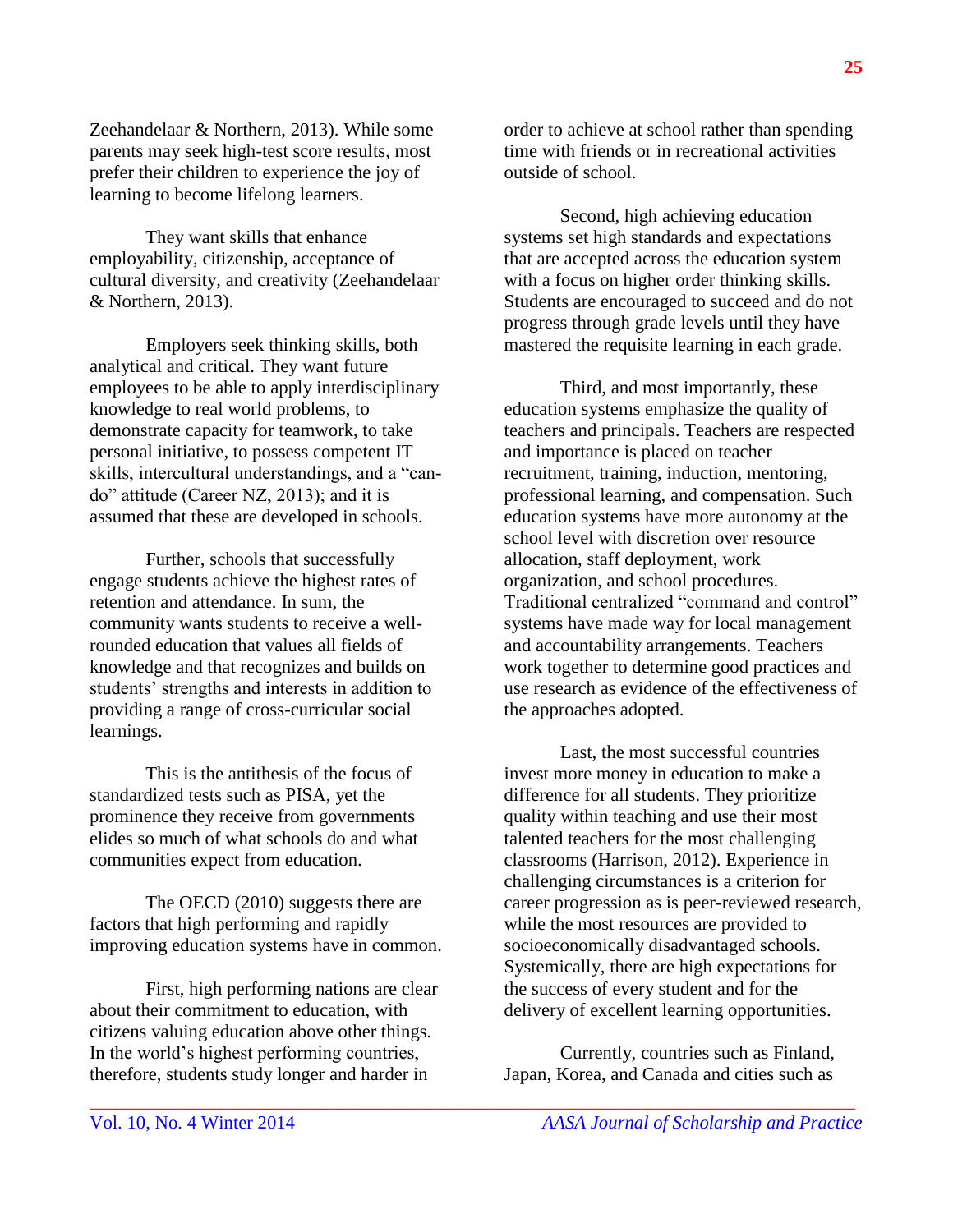Hong Kong and Shanghai all perform above the OECD mean performance level. These education systems have few students at lower proficiency levels (OECD, 2010).

While many of the attributes mentioned above could be said about the Australian education system, many do not accord with schooling reality; thus, there is much to be learnt, even though Australia actually achieves within the top ten countries each year.

#### **Implications for Educational Leaders**

While schools should take notice of PISA and other standardized test results, they are not the "be all and end all."

Schools should concentrate on their actual needs, collecting data from within the school to demonstrate improvements that have occurred, some of which may not relate to the formal curriculum (such as increased retention, attendance, sense of belonging, intercultural harmony, and integration of students with disabilities). Data on all forms of improvement are useful for accountability, annual reporting, and school leaders' performance appraisals.

Leaders should account for all improvements and use them as an internal gauge of performance and for their own public relations and accountability exercises, rather than relying on external, narrow measurements and priorities.

Schools have an obligation to base improvement activities on students' actual learning needs. Schools are always a work in progress and in a state of becoming. They are never perfect and needs and priorities change over time. The main concerns of the current principal will be different from that of predecessors and will be different again from those of successors. Hence, school leaders and governors need their prime focus to be on the

stewardship of their school with its current needs, priorities, and desired initiatives.

I would argue most emphatically for a re-thinking of educational leadership whereby the profession takes responsibility for establishing systemic educational directions, needs, and priorities. Educational leaders should question why tests such as PISA are necessary, have the influence they do, and also question the purposes to which the data are put and ask, "Who wants to know and why?"

While the immediate school context is the prime focus, there is also a need to extend the purview beyond the school gate, beyond that of the local community, the state, and the nation.

As educators, there should be a concern for the education of the world's children and young people in general.

It is an indictment that the world is nowhere near reaching the millennium goal of primary school completion as a minimum level for all the world's children.

It is shameful that only wealthy countries can afford to participate in the PISA and that the countries that do are more concerned about out-ranking one another than they are about giving the children in less affluent circumstances the assistance required to receive a basic education.

Every Australian state and education authority has developed educational leadership standards over recent years (DEECD, 2007). These are usually presented as developmental learning frameworks to build school leadership capacity from aspirants and beginners, through mid-career, to very experienced and successful school leaders. At the highest standards of leadership, these frameworks suggest that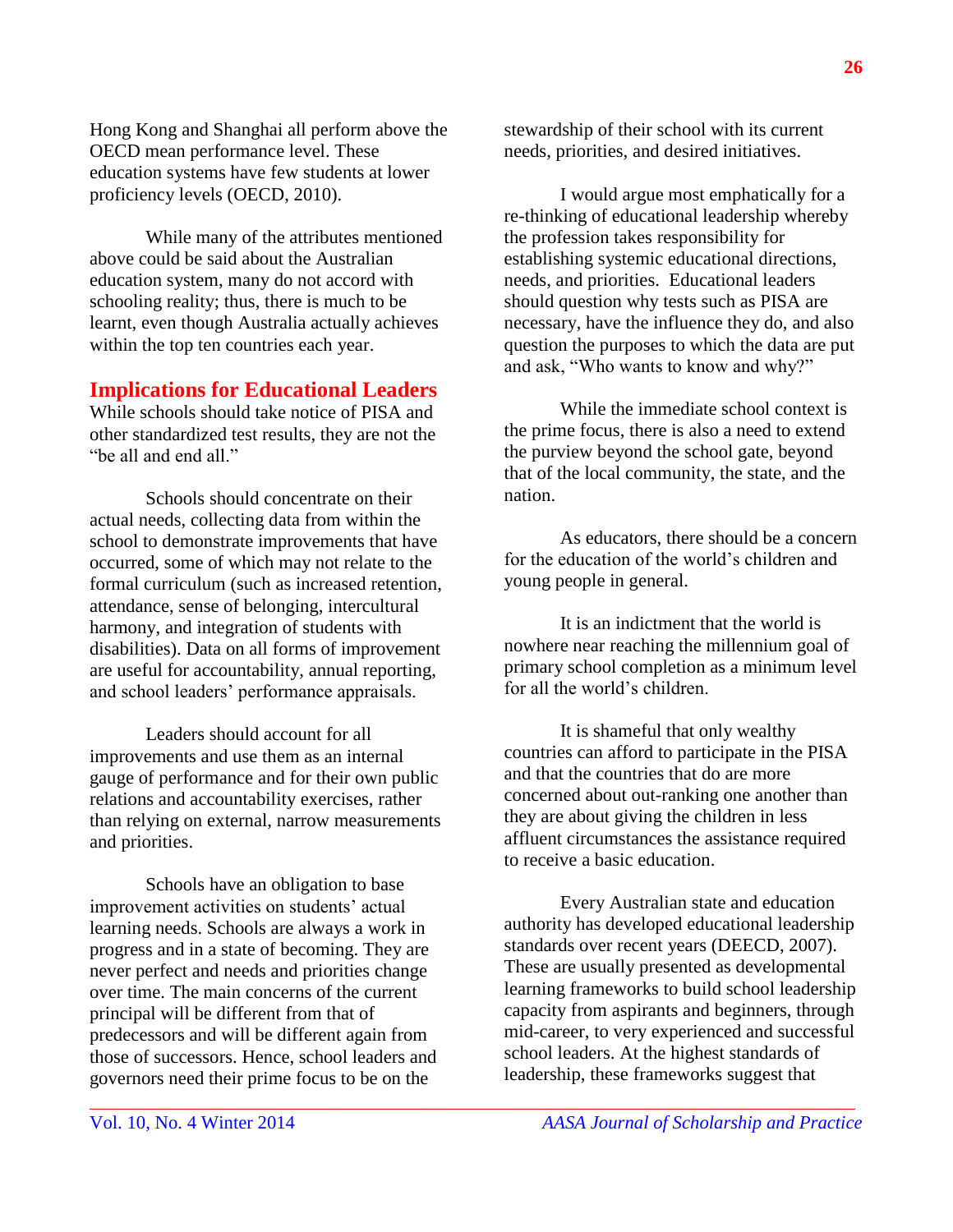school leaders take responsibility for their profession and extend their leadership through networks and associations to reach schools and students beyond their immediate institutional responsibilities.

These higher levels of school leadership are seldom commented upon and are rarely a focus for performance appraisals.

However, "bad" education policy should be addressed and challenged rather than tolerated.

The most effective school leaders and practitioners should make it a priority to educate adults--the parents in their school communities, the politicians, the fourth estate, and the commentariat—about what really matters in education, what should and should not be done, while providing data about the effectiveness of home-grown practices that demonstrate student learning improvements in a variety of areas.

There is also a case for turning beliefs and statistics to the advantage of schools rather than have them held up for more criticism.

For example, the OECD argues that teachers are generally weak in skills that are required for the  $21<sup>st</sup>$  century, most notably ICT skills (Ananiadou & Claro, 2009, p. 6). Then why is funding not forthcoming for this critical area of professional need? (Perhaps testing funding could be diverted through reprioritization.)

From equity and professional perspectives and using sheer common sense, PISA is divisive rather than ameliorative, encouraging competition rather than collaboration and delivering many more negatives than benefits. PISA is esteemed as a form of legitimate global research, yet the valid findings of equity-focused educational research is marginalized in its wake.

School leaders and their professional associations have a role in advocating on behalf of education and educators, for learning in its broadest sense, and for all children, everywhere. PISA is a sideshow that is taking attention away from the main game and disproportionately influencing education policy and practice to the detriment of Australian students.

#### **Author Biography**

\_\_\_\_\_\_\_\_\_\_\_\_\_\_\_\_\_\_\_\_\_\_\_\_\_\_\_\_\_\_\_\_\_\_\_\_\_\_\_\_\_\_\_\_\_\_\_\_\_\_\_\_\_\_\_\_\_\_\_\_\_\_\_\_\_\_\_\_\_\_\_\_\_\_\_\_\_\_\_\_\_\_

Karen Starr, PhD, FAICD, FACE, FACEL, FIEDRC, is professor and inaugural chair of school development and leadership at Deakin University, Australia. Email: [kstarr@deakin.edu.au](mailto:kstarr@deakin.edu.au)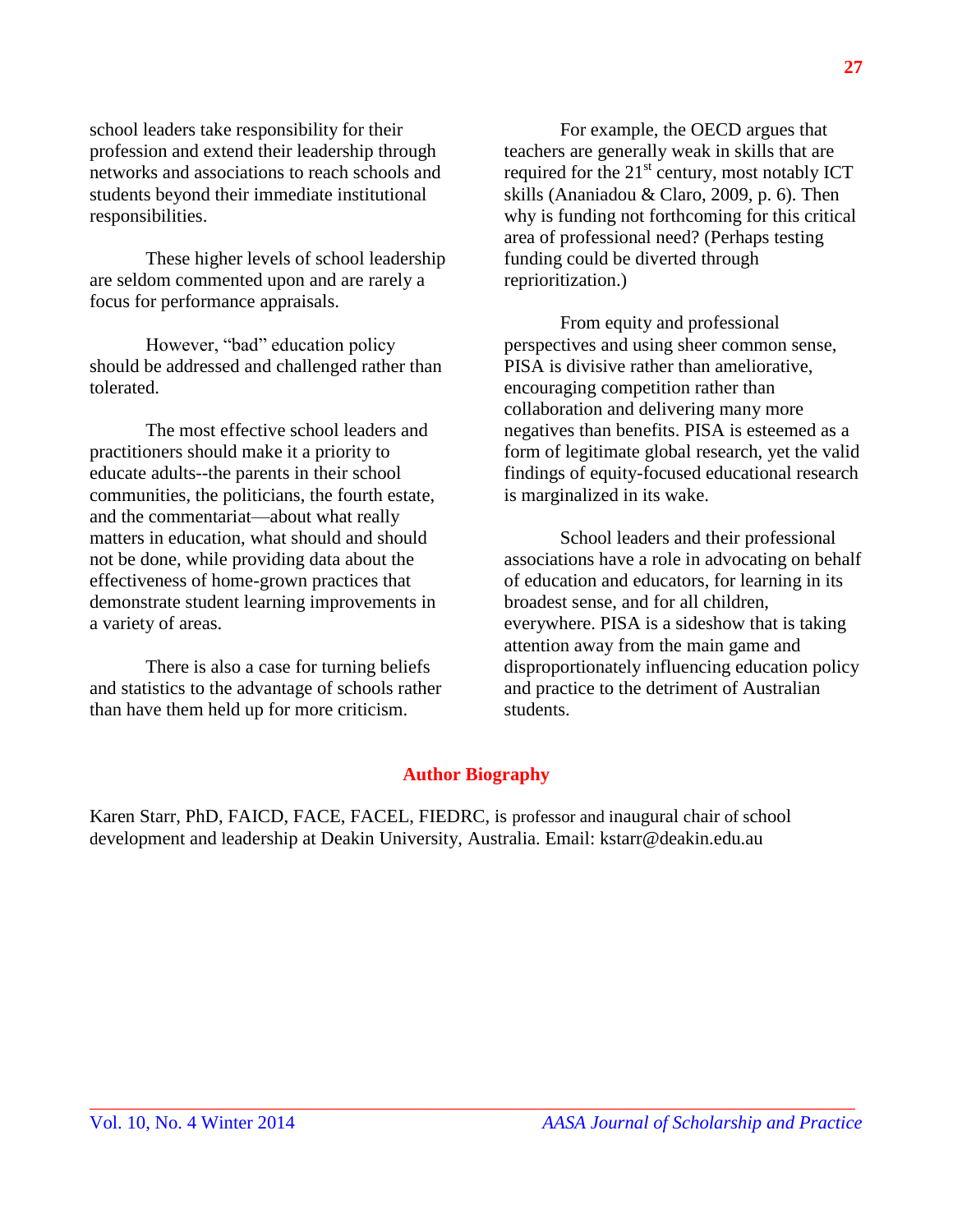#### **References**

- Ananiadou, K., & Claro, M. (2009). *21st century skills and competencies for new millennium learners in OECD countries. (OECD Education Working Paper No. 41)*. Paris, France: OECD. Retrieved from<http://dx.doi.org/10.1787/218525261154>
- Australian Curriculum, Assessment, and Reporting Authority. (2012). *Report of 2012 NAPLAN Test incidents*. Retrieved from [http://www.acara.edu.au/verve/\\_resources/2012\\_NAPLAN\\_TEST\\_INCIDENTS\\_REPORT\\_we](http://www.acara.edu.au/verve/_resources/2012_NAPLAN_TEST_INCIDENTS_REPORT_website_version.pdf) [bsite\\_version.pdf](http://www.acara.edu.au/verve/_resources/2012_NAPLAN_TEST_INCIDENTS_REPORT_website_version.pdf)
- Ball, S. (1994). *Education reform: A critical and post-structural approach*. Buckingham, UK: Open University Press.
- Creer NZ. (2013). *Skills employers are looking for*. Retrieved from [http://www.careers.govt.nz/plan](http://www.careers.govt.nz/plan-your-career/not-sure-what-to-do/skills-employers-are-looking-for/)[your-career/not-sure-what-to-do/skills-employers-are-looking-for/](http://www.careers.govt.nz/plan-your-career/not-sure-what-to-do/skills-employers-are-looking-for/)
- Chua, A. (2011). *Battle hymn of the tiger mother*. New York, NY: Penguin.
- Connell, R. W., Ashenden, D. J., Kessler, S. and Dowsett, G. W. (1982). *Making the difference: Schools, families and social division*. North Sydney, NSW: Allen and Unwin Pty Ltd.
- Department of Education, Victoria. (2007). *The developmental learning framework for school leaders*. Melbourne, Victoria: Government of Victoria. Retrieved from <http://www.education.vic.gov.au/Documents/school/principals/profdev/developmentallearn.pdf>
- Grattan, M., Tomazin, F., & Harrison, D. (2008, August 28). School v school: PM's rule. *The Age*, p. 1.
- Grundy, S. (1987). *Curriculum: Product or praxis?* New York, NY: Routledge.
- Harrison, D. (2012, February 17). A class above. *The Sydney Morning Herald.* Retrieved from <http://www.smh.com.au/national/a-class-above-20120216-1tbq7.html>
- Hurst, D. (2013, September 28). Back to basics. *The Age*.
- Loveless, T. (2006). *The 2006 Brown Center report on American education: How well are American students learning?* Washington, DC: The Brookings Institution.
- McNeil, L. M. (2000). *Contradictions of school reform: Educational costs of standardized testing*. New York, NY: Routledge.
- Ng, J. R., & Earl, J. K. (2008, Spring). Accuracy in self-assessment: The role of ability, feedback, selfefficacy and goal orientation. *The Australian Journal of Career Development*, ACER, 17(3), 39-50.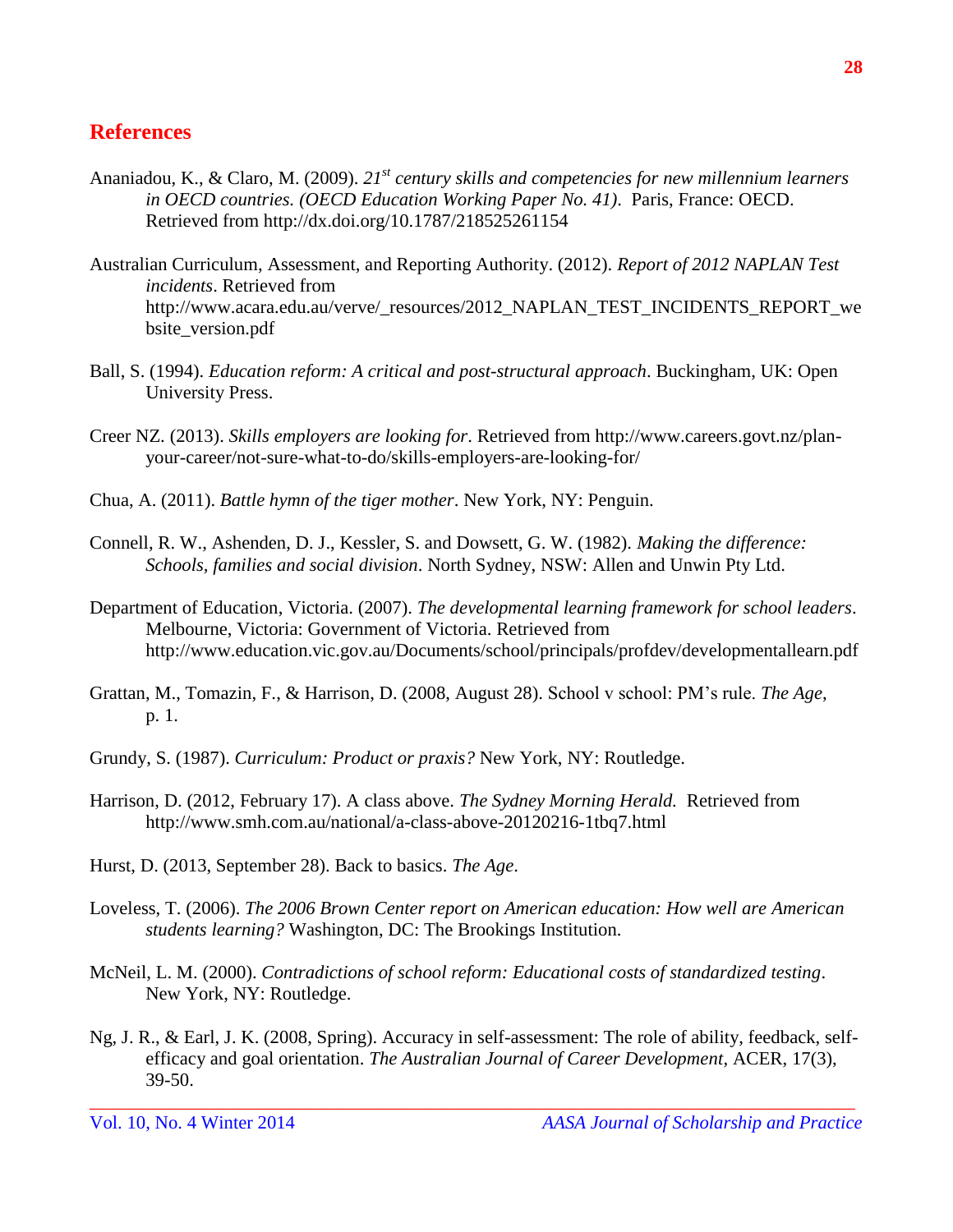- Organization for Economic Cooperation and Development. (2010). *PISA 2009 Results: Overcoming social background, Volume 11*. Paris, France: OECD.
- Organization for Economic Cooperation and Development. (2012). *PISA 2012: Assessment and analytical framework*. Paris, France: OECD.
- Organization for Economic Cooperation and Development. (2013). *Education at a glance*. Paris, France: OECD.
- Phelps, R. (2011, Autumn). Teach to the test. *The Wilson Quarterly*. Retrieved from <http://www.wilsonquarterly.com/essays/teach-test>
- Polesel, J., Dulfer, N., & Turnbull, M. (2012). *The experience of education: The impacts of high stakes testing on school students and their families.* Rydalmere, NSW: Whitlam Institute, The University of Western Sydney.
- Productivity Commision. (2013, May). *Productivity update.* Canberra, ACT: Productivity Commission, Australian Government.
- Reid, A. (2009). Is this really a revolution? A critical analysis of the Rudd government's national education agenda. *Curriculum Perspectives*, 9(3), 1-13.
- Schleicher, A. (2013). Value of education in crisis but investment in it falls. (Video file). Retrieved from <http://www.youtube.com/watch?v=ltABYOs6CZo&list=PL96BBC83DFCD8447E&index=5>
- Sheehan, P. (2012, September 6). Race up the rankings is really a class issue. *The Sydney Morning Herald*. Retrieved from [http://www.smh.com.au/federal-politics/political-opinion/race-up-the](http://www.smh.com.au/federal-politics/political-opinion/race-up-the-rankings-is-really-a-class-issue-20120905-25emt.html)[rankings-is-really-a-class-issue-20120905-25emt.html](http://www.smh.com.au/federal-politics/political-opinion/race-up-the-rankings-is-really-a-class-issue-20120905-25emt.html)
- Starr, K. (2014, forthcoming). *Education game changers: Global policy paradox and implications for educational leadership, business, and governance*. Lanham, MD: Rowman Littlefield Publishers.
- Thomson, S., Hillman, K., & De Bortoli, L. (2013a). *[A teacher's guide to PISA reading literacy](http://www.acer.edu.au/documents/PISA_Thematic_Report_-_Reading_-_web.pdf)*. Camberwell, Victoria: ACER Press.
- Thomson, S., Hillman, K., & De Bortoli, L. (2013b). *[A teacher's guide to PISA mathematical literacy](http://www.acer.edu.au/documents/PISA_Thematic_Report_-_Reading_-_web.pdf)*. Camberwell, Victoria: ACER Press.

\_\_\_\_\_\_\_\_\_\_\_\_\_\_\_\_\_\_\_\_\_\_\_\_\_\_\_\_\_\_\_\_\_\_\_\_\_\_\_\_\_\_\_\_\_\_\_\_\_\_\_\_\_\_\_\_\_\_\_\_\_\_\_\_\_\_\_\_\_\_\_\_\_\_\_\_\_\_\_\_\_\_

Thomson, S., Hillman, K., & De Bortoli, L. (2013c). *[A teacher's guide to PISA scientific literacy](http://www.acer.edu.au/documents/PISA_Thematic_Report_-_Reading_-_web.pdf)*. Camberwell, Victoria: ACER Press.